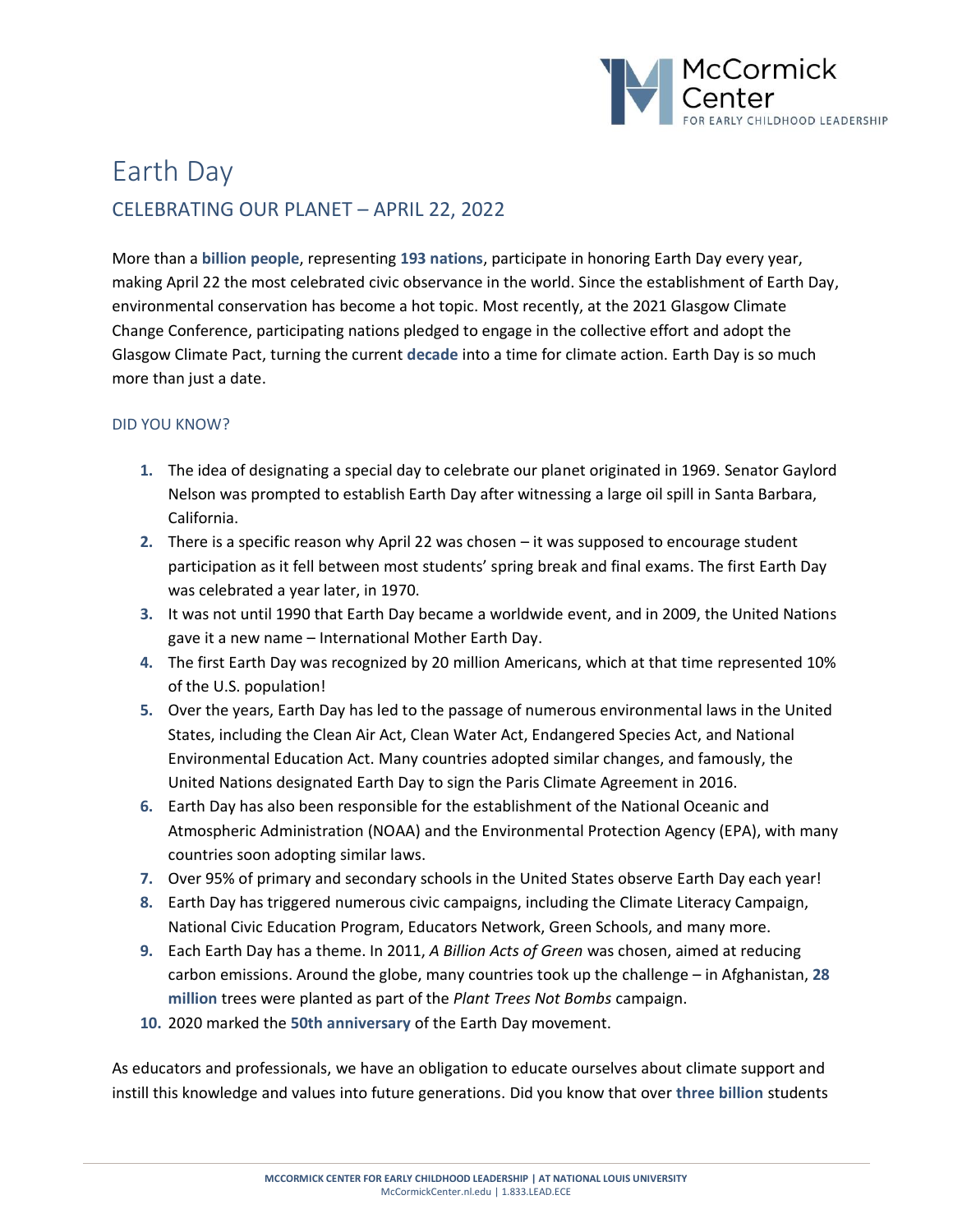still lack much-needed climate education? A large body of literature and research has emphasized an array of benefits environmental education brings to primary grade students:

*"Environmental education is about hope and change. There is a mountain of evidence that suggests EE is a powerful way to teach students. Over 100 studies found that it provides transformative learning opportunities that bring tremendous results and engage young people in the world around them in meaningful, collaborative ways. There is no doubt that environmental education is one of the most effective ways to instill a passion for learning among students." Dr. Nicole Ardoin, Stanford University* 

## WHAT CAN YOU DO?

- Show children how to respect the environment by teaching them simple habits:
	- Place a recycle bin in the classroom, and explain to the children that it is to reuse and recycle materials.
	- Encourage children to pick up trash found on the playground and in other outdoor spaces.
	- Turn off unneeded lights and water. Remember to explain to your students why it is so important!
	- Have your students help with the classroom pet and plants. Show children how to gently handle a class pet to avoid hurting it, or ask them to help you water plants.
	- Insects are good for the environment; therefore, explain the vital role they play in the natural world's ecosystems.
- Support climate literacy and education. Incorporate environmental education into your curriculum  $$ there are **tons** of useful resources available. Some of these are listed below.
- Become a catalyst for change nominate your school to become a Green Ribbon School.
- **•** Organize a school cleanup. Invite local families and community partners to help clean the school building or a local park. You can even register your event!
- Become a social media advocate use your own platform to encourage others to engage in Earth Day activities.

### USEFUL RESOURCES:

### [Learn about Earth Day 2022](https://www.earthday.org/earth-day-2022/)

[Learn more about the Glasgow Climate Change Conference](https://unfccc.int/conference/glasgow-climate-change-conference-october-november-2021) – October-November 2021

[Read about Benefits from Environmental Education -](https://cdn.naaee.org/sites/default/files/eepro/resource/files/k-12_student_key_findings_0.pdf) Key Findings

[Join the Illinois Green Ribbon Schools Program](https://illinoisgreenalliance.org/illinois-green-schools-project/)

[Register a cleanup](https://www.earthday.org/actions/post-a-cleanup/)

[Earth Day 2022 Action Toolkit -](https://www.earthday.org/earth-day-2022-action-toolkit/) Social Media